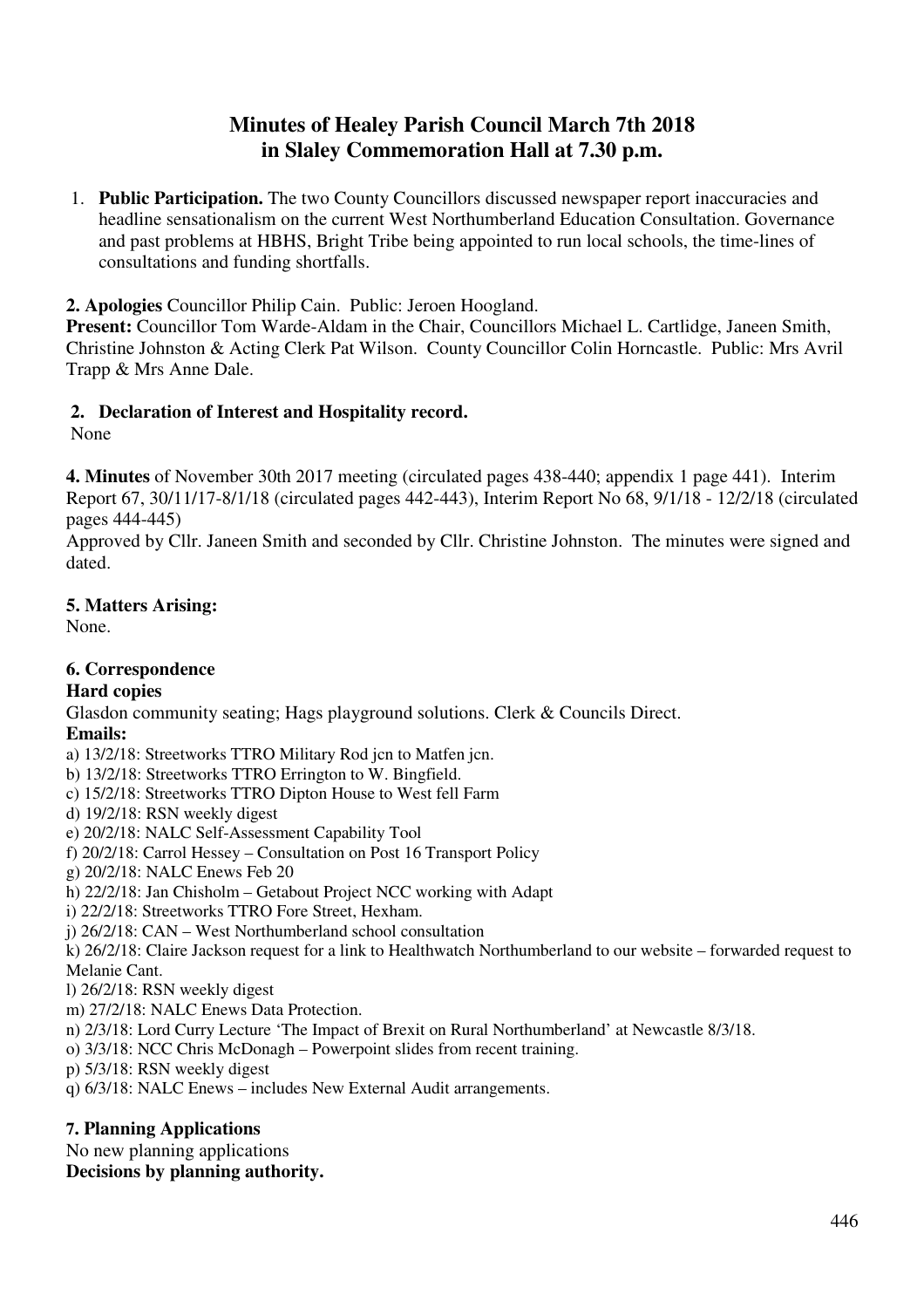**17/01914/FUL:** Conversion of former cattle building into a residential dwelling. Pit House Fell. Applicant Mrs Liesa Stephenson. **Appeal dismissed.** 

**17/01103/FUL:** Construction of a timber agricultural building on land north-west of School House, Starvall, Kiln Pit Hill, Consett. Applicant Phillip Michael Worsley. **Refused 22/12/17. Clerk to contact Joe Turner, Enforcement Officer and ask what action is currently being taken.**

**8. 2v Int 68: Northumberland Local Plan Update and 'Call for Sites'**. NCC is inviting landowners, developers, agents, local residents and other interested parties to submit potential development sites for consideration by March 12<sup>th</sup>. The sites as identified in March 2015 were looked at there were no new sites identified.

## **9. Financial Report.**

a) Stephen Rickitt forwarded a four-page document on the new audit arrangements from PKF Littlejohn. b) Cheques to be signed

174: HMRC Tax for Clerk's salary £70.20

175: Clerks salary October – March £229.80

175: Clerks annual expenditure as per schedule £119.31

176: Slaley Commemoration Hall - Meeting venue (£28) & grant (£32) £60.00

Cheques proposed by Cllr. M. Cartlidge and seconded by Cllr. C Johnston.

c) Year end balance sheet provided – one payment to payroll still to be paid. **Attached as appendix 1/070318, page 449.**

d) Thank-you letters received from Slaley School and GNAA.

## **10. Broadband Update**

Cllr C. Johnston was connected to Broadband in December, the installation with DANECO is working well from a sight line at Apperley Dene.

Paul Smith of DANCO has reported that Hexhamshire has gone live and that a line of sight to Healey Barn, Healey Hall and other interested properties at the hamlet from Forest Mount is work in progress. CC Anne Dale explained her agreement with Paul Smith for the Stocksfield and Broomley project, funded through iNorthumberland and that Red Hemmels is part of that area and sight line from High Dipton House means connection is imminent.

Properties on Minsteracres already with DANCO was on a private contract.

The meeting at Slaley with BT did not provide any answers because it was stated that Healey parish was being funded through another provider.

Physical difficulties of BT getting to 'out of the way' properties, is proving cost prohibitive, small firms like DANCO do get funding from Government grants to cover these difficult sites, however it is a 'big undertaking' for small firms to deliver.

## **11. West Northumberland Schools Consultation.**

a) Headteacher, Debbie Brett, Teacher Mrs Rachel O'Neill and Chair of Governors, Marge Rastall are attending the March Slaley parish council meeting to present "The Role of Slaley First School and its response to the wider consultation on education". It was suggested that Healey Parish Council should also be invited to the School presentation part of the March meeting. Cllr Janeen Smith will attend from Healey PC. The combined PCs response will hopefully be agreed on Monday  $12<sup>th</sup>$ .

b) 20/2/18: NCC Jacqui Pearson Consultation Document (31 pages) Potential Model A,,B & C. Pages 27- 30 Response Form

c) 3/3/18: Charlotte Gaines Consultation on Proposals for Significant Changes at QEHS and HMS. (16 pages & 4 pages) Two questions

1. Should we change the age range of Hexham Middle School and QEHS to form an 11-18 Secondary school from September 2021?